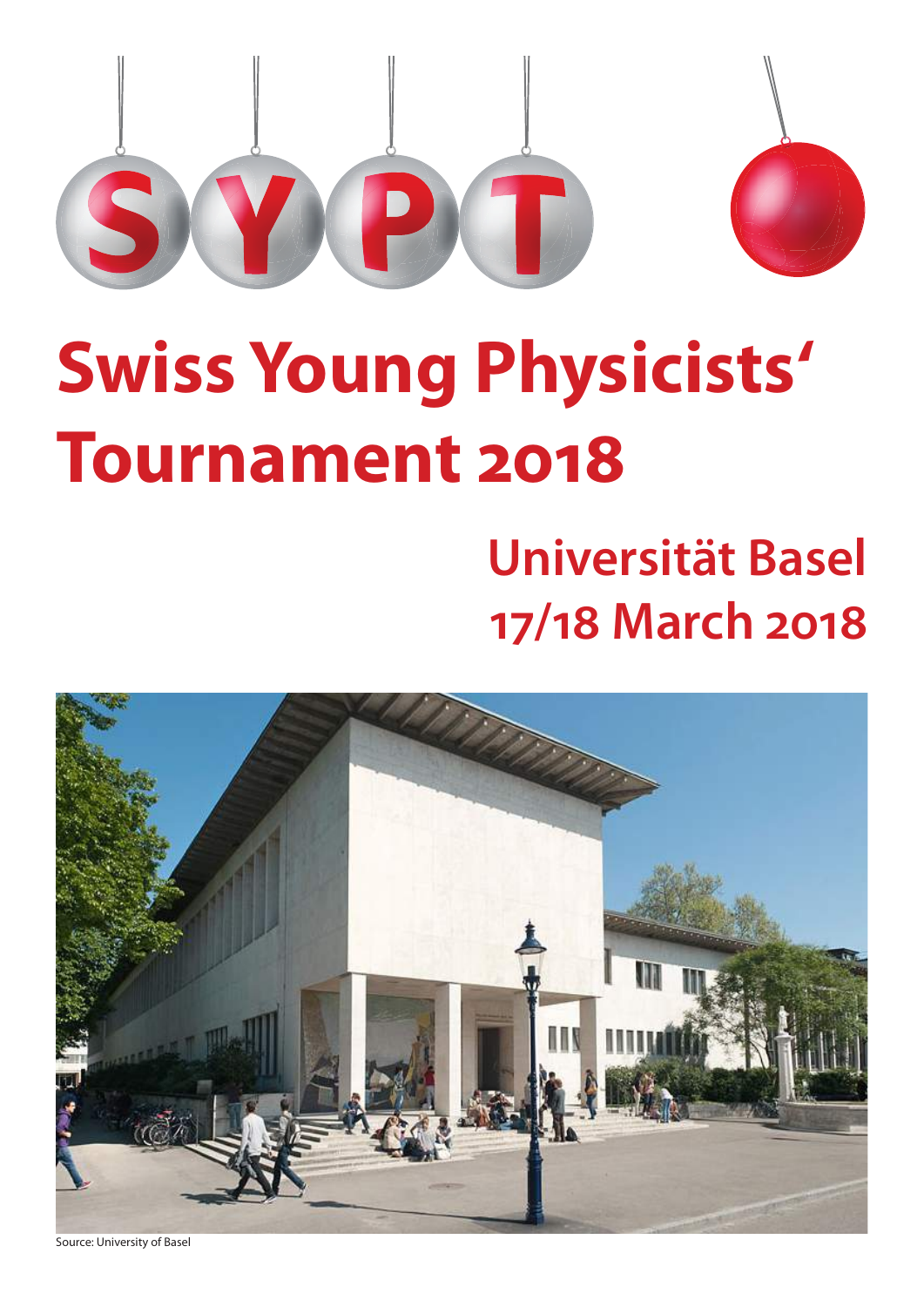## **Welcome to the SYPT 2018**

Dear participants, teachers and jurors

Entering its second decade, the Swiss Young Physicists' Tournament is still growing in popularity. This year we are expecting 75 participants in 25 teams from all around Switzerland, more than ever before! They have all been working on one of the 17 IYPT problems for 2018. Innumerable hours have been spent on digging into the underlying theory, planning and setting up experiments and analysing data . They all look forward to present their findings to other students and the jurors.

We are proud that the SYPT 2018 will be hosted at the University of Basel, Switzerland's oldest University. Our thanks go to the Physics Department, which made this possible.

With more than one hundred students, jurors and staff, the SYPT 2018 will be the greatest tournament so far, which is only possible thanks to the financial contributions from our supporters, but also thanks to the work of many helpers.

As the President of Pro IYPT-CH it is my pleasure to welcome you all to an exciting weekend in Basel!

He

Samuel Byland (samuel.byland@sypt.ch), President Pro IYPT-CH

#### **Visit www.sypt.ch for the latest information on the SYPT 2018.**

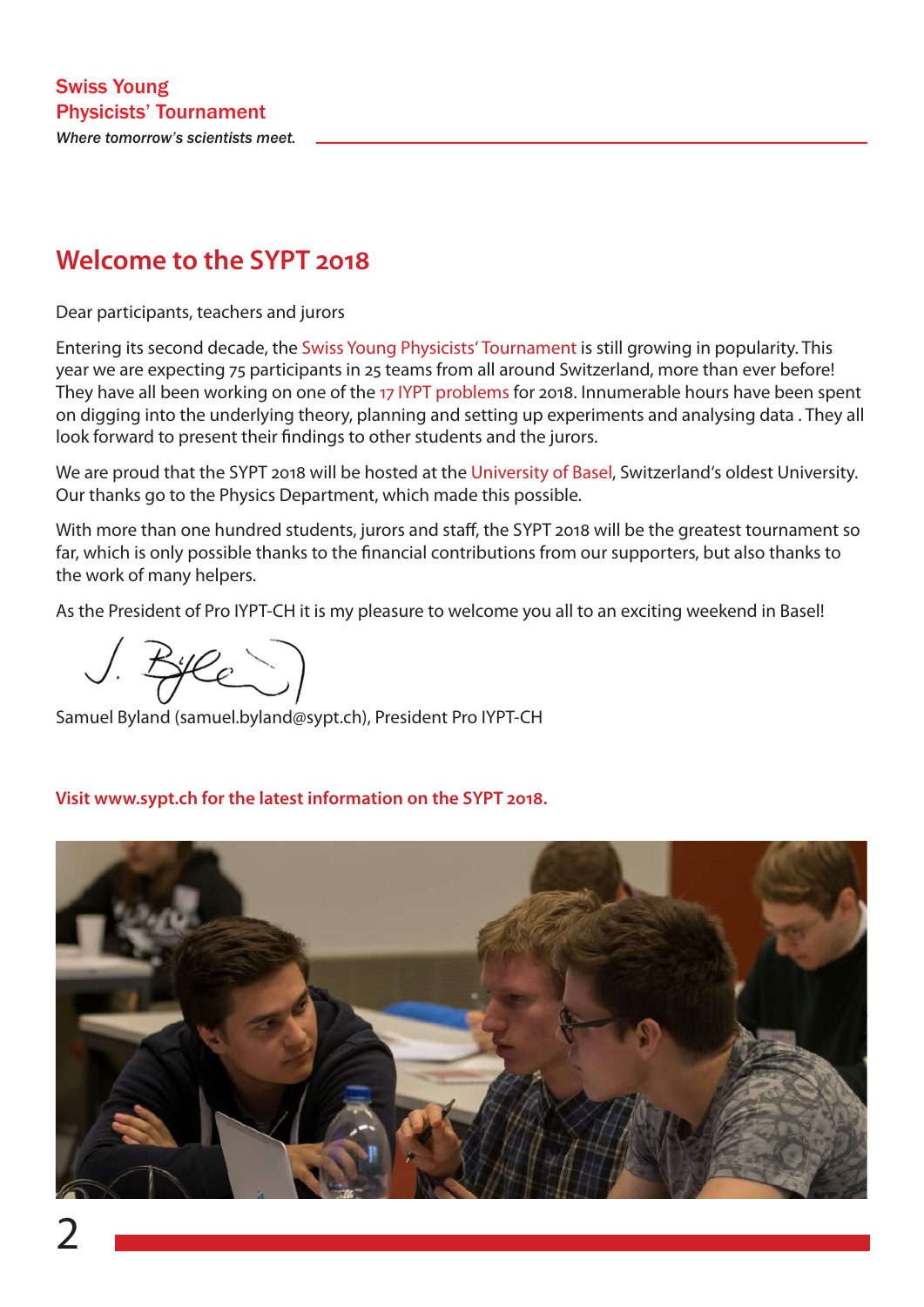## **Table of Contents**

| Rankings, Team Qualification and Awards. 13 |  |  |  |  |  |  |  |  |  |  |  |  |  |
|---------------------------------------------|--|--|--|--|--|--|--|--|--|--|--|--|--|
|                                             |  |  |  |  |  |  |  |  |  |  |  |  |  |

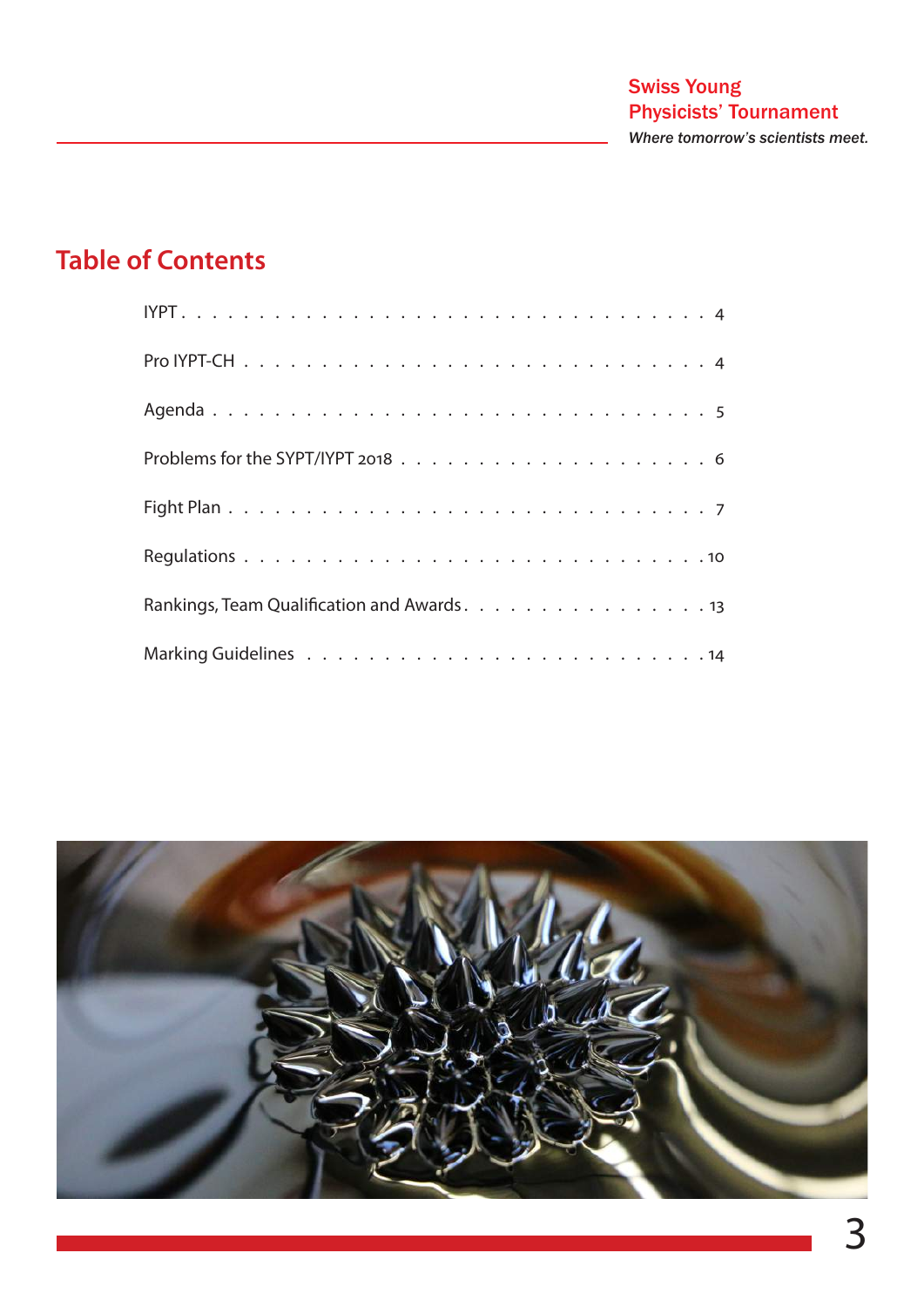## **IYPT**

The International Young Physicists' Tournament (IYPT, see www.iypt.org), sometimes also referred to as "Physics World Cup", is a scientific competition among secondary school students interested in physics. A so-called Physics Fights lines up three teams of five students each. They in turn present and discuss their solutions to one of the problems, criticise the opponent's solution and review the performances of the other teams. All three teams get scores from a jury.

The problems are published a year before the tournament. They are chosen such that no single correct solution exists. Each presentation will show different aspects of the problem. Careful preparation and creativity in solutions are as important for creating a good impression, as are correct school physics and mathematics.

In preparing for the IYPT students do not just learn how to tackle difficult physics problems, but also how to work in a team, use computers to collect and analyse data, present scientific results and debate. The Physics Fights are in English, helping the students prepare for their future at university where an increasing number of lectures and seminars are held in English.

## **Pro IYPT-CH**

The aim of Pro IYPT-CH is that of making the idea behind the IYPT better known in Switzerland. It provides support for students and teachers in preparing problems and organises the selection of the Swiss team for the international tournament.

Since the first participation of Switzerland in the IYPT (2002) the number of students, teachers and schools participating has increased steadily. In 2005 Pro IYPT-CH organised the International Young Physicists' Tournament in Switzerland (Winterthur). This will be the eighth national tournament modelled on the international archetype.

If you would like to support Pro IYPT-CH and the SYPT and would like to be informed about our activities, you are very welcome to become a member. We also appreciate the help of former participants during the preparation for the SYPT and IYPT. Please contact Lioba Heimbach (see below) to get more information about membership or register online (www.sypt.ch).

| <b>President:</b> | Samuel Byland (president@sypt.ch) |
|-------------------|-----------------------------------|
| <b>Members:</b>   | Lioba Heimbach (members@sypt.ch)  |
| <b>Website:</b>   | www.sypt.ch                       |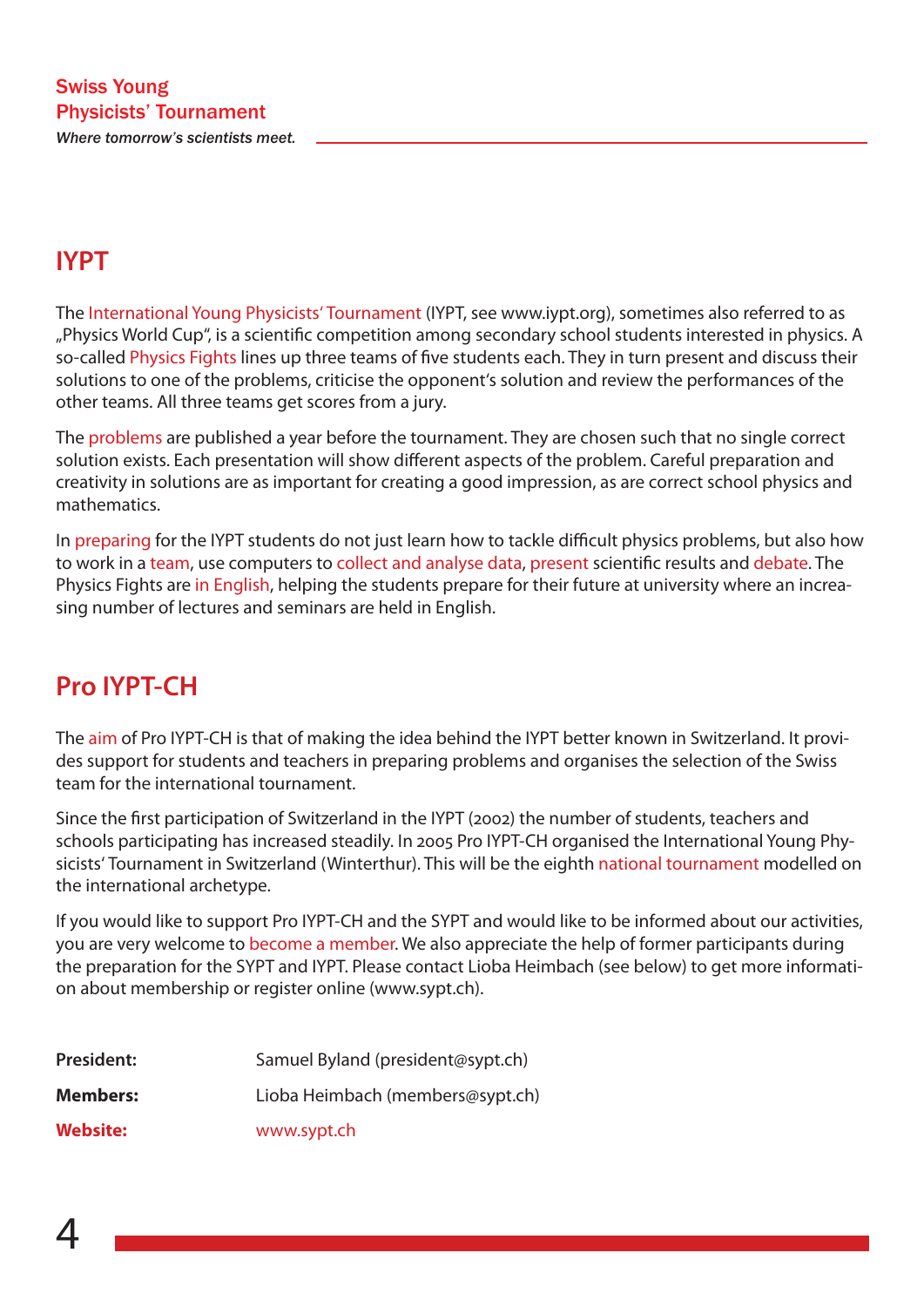## **Agenda of the SYPT 2018**

- **Date:** Saturday/Sunday, 17/18 March 2018
- **Venue:** University of Basel, Kollegienhaus (Petersplatz 1, 4051 Basel)
- **Fees:** Participation at the SYPT is free. Lunch (Saturday and Sunday) and dinner (Saturday) are offered by the organiser. Train tickets (half-fare) can be reimbursed via our website (www.sypt.ch) within two weeks after the tournament.

#### **Saturday, 17 March**

| from 7:45 | Arrival, coffee & orange juice (entrance hall)               |
|-----------|--------------------------------------------------------------|
| 8:30      | Address of welcome (auditorium 102)                          |
| 9:00      | Team photos (entrance hall) / Jury meeting (room 103)        |
| 9:00      | Physics Fight round 1 for teams in room 212 (see fight plan) |
| 9:45      | Physics Fights round 1 in all other rooms (see fight plan)   |
| 12:45     | Lunch (entrance hall)                                        |
| 13:30     | Presentation University of Basel                             |
| 14:30     | Physics Fight round 2 for teams in room 212 (see fight plan) |
| 15:00     | Physics Fights round 2 in all other rooms (see fight plan)   |
| 18:15     | Dinner (meeting point: entrance hall)                        |

#### **Sunday, 19 March**

| from 8:00 | Registration (entrance hall)                                 |
|-----------|--------------------------------------------------------------|
| 8:15      | Physics Fight round 3 for teams in room 212 (see fight plan) |
| 9:00      | Physics Fights round 3 in all other rooms (see fight plan)   |
| 12:00     | Lunch (entrance hall)                                        |
| 13:15     | Final Fight (auditorium 102)                                 |
| 16:30     | Award ceremony, Apéro (entrance hall)                        |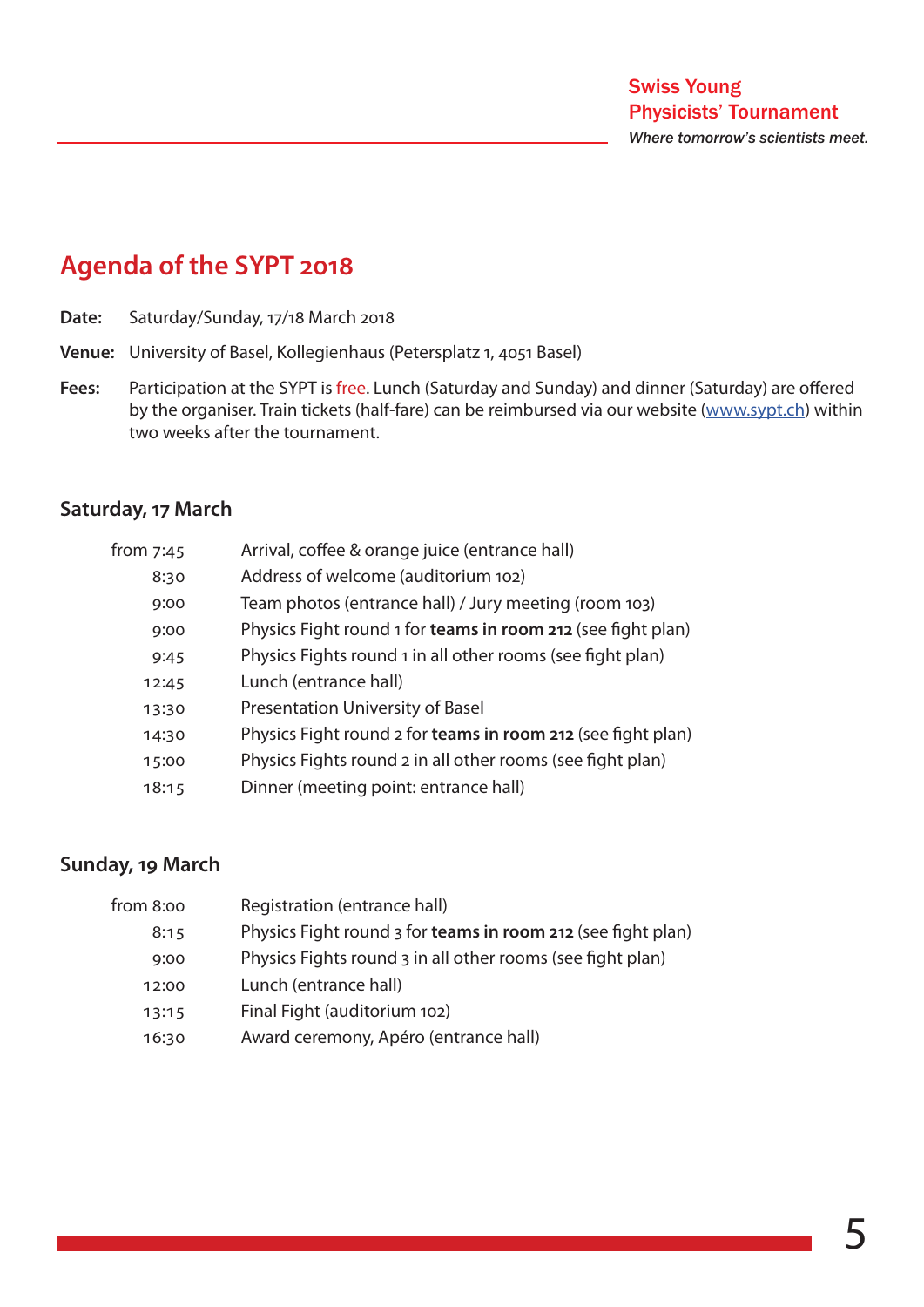*Where tomorrow's scientists meet.*

## **Problems for the SYPT 2018**

- **Invent Yourself:** Construct a simple seismograph that amplifies a local disturbance by mechanical, optical or electrical methods. Determine the typical response curve of your device and investigate the parameters of the damping constant. What is the maximum amplification that you can achieve?
- **2. Colour of Powders:** If a coloured material is ground to a powder, in some cases the resulting powder may have a different colour to that of the original material. Investigate how the degree of grinding affects the apparent colour of the powder.
- **3. Dancing Coin:** Take a strongly cooled bottle and put a coin on its neck. Over time you will hear a noise and see movements of the coin. Explain this phenomenon and investigate how the relevant parameters affect the dance.
- **4. Heron's Fountain:** Construct a Heron's fountain and explain how it works. Investigate how the relevant parameters affect the height of the water jet.
- **5. Drinking Straw:** When a drinking straw is placed in a glass of carbonated drink, it can rise up, sometimes toppling over the edge of the glass. Investigate and explain the motion of the straw and determine the conditions under which the straw will topple.
- **6. Ring Oiler:** An oiled horizontal cylindrical shaft rotates around its axis at constant speed. Make a ring from a cardboard disc with the inner diameter roughly twice the diameter of the shaft and put the ring on the shaft. Depending on the tilt of the ring, it can travel along the shaft in either direction. Investigate the phenomenon.
- **7. Conical Piles:** Non-adhesive granular materials can be poured such that they form a cone-like pile. Investigate the parameters that affect the formation of the cone and the angle it makes with the ground.
- **8. Cusps in a Cylinder:** A horizontal cylinder is partially filled with a viscous fluid. When the cylinder is rotated around its axis, unusual fluid behaviour can be observed, such as cusp-like shapes on the walls of the cylinder. Investigate the phenomenon.
- **9. Candle in Water:** Add some weight to a candle such that it barely floats in water. As the candle burns, it may continue to float. Investigate and explain this phenomenon.
- **10. Tesla Valve:** A Tesla valve is a fixed-geometry, passive, one-direction valve. A Tesla valve offers a resistance to flow that is much greater in one direction compared to the other. Create such a Tesla valve and investigate its relevant parameters.
- **11. Azimuthal-Radial Pendulum:** Fix one end of a horizontal elastic rod to a rigid stand. Support the other end of the rod with a taut string to avoid vertical deflection and suspend a bob from it on another string. In the resulting pendulum the radial oscillations (parallel to the rod) can spontaneously convert into azimuthal oscillations (perpendicular to the rod) and vice versa. Investigate the phenomenon.
- **12. Curie Point Engine:** Make a nickel disc that can rotate freely around its axis. Place a magnet near the edge of the disc and heat this side of it. The disc starts to rotate. Investigate the parameters affecting the rotation and optimize the design for a steady motion.
- **13. Weighing Time:** It is commonly known that an hourglass changes its weight (as measured by a scale) while flowing. Investigate this phenomenon.
- **14. Radiant Lantern:** When taking a picture of a glowing lantern at night, a number of rays emanating from the centre of the lantern may appear in the pictures. Explain and investigate this phenomenon.
- **15. Blowing Bubbles:** When blowing on a soap film in a ring, a bubble may be formed. The liquid film may pop or continue to exist. Investigate how the number of bubbles produced from a single soap film and the characteristics of the bubbles depend on the relevant parameters.
- **16. Acoustic Levitation:** Small objects can levitate in acoustic standing waves. Investigate the phenomenon. To what extent can you manipulate the objects?
- **17. Water Bottle:** The current craze of water bottle flipping involves launching a partially filled plastic bottle into the air so that it performs a somersault before landing on a horizontal surface in a stable, upright position. Investigate the phenomenon and determine the parameters that will result in a successful flip.

(Problems from www.iypt.org)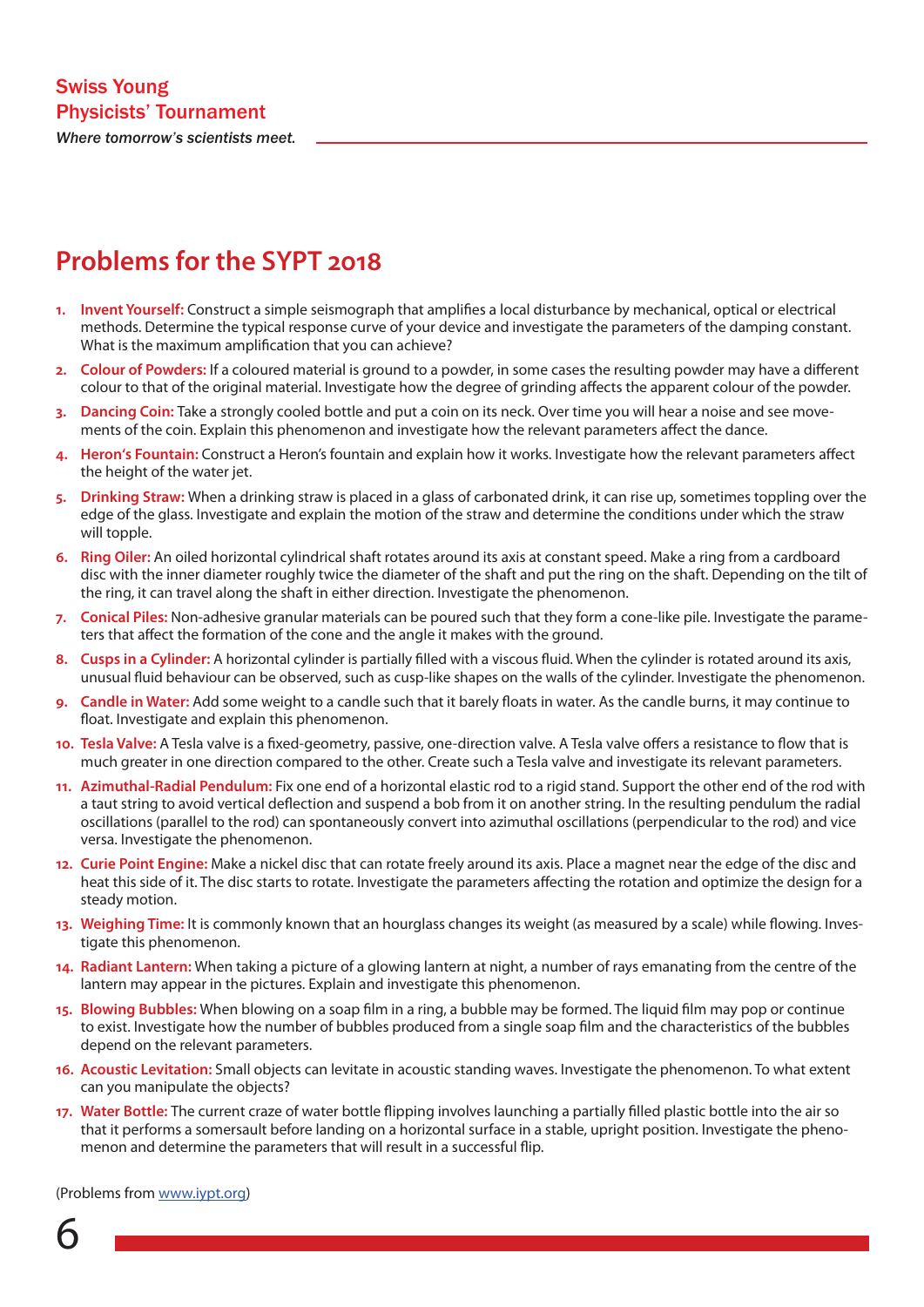|                          | <b>Fight Plan SYPT 2018</b>   |                                            |                           |                               |              |                               |                |                         |
|--------------------------|-------------------------------|--------------------------------------------|---------------------------|-------------------------------|--------------|-------------------------------|----------------|-------------------------|
|                          |                               | Round 1 (Saturday, 17 March, 9:45 - 12:30) |                           |                               |              |                               |                |                         |
| Fight 1.1                | Reporter                      |                                            |                           | Opponent                      |              | Reviewer                      |                |                         |
|                          | Cooper Triple                 |                                            |                           | Cutie $\pi$ 's                |              | ELV                           |                |                         |
| Seminar-<br>raum 103     | <b>Thomas</b>                 | Jany                                       | <b>Weighing Time</b>      | Ines                          | Herceg       | Elio                          | Wanner         |                         |
|                          | Cutie $\pi$ 's                |                                            |                           | ELV                           |              | Cooper Triple                 |                |                         |
|                          | Stefan                        | Bjelajac                                   | Cusps in a Cylinder       | Lea                           | Steiner      | Anton                         | Praetorius     |                         |
|                          | ELV                           |                                            |                           | Cooper Triple                 |              | Cutie $\pi$ 's                |                |                         |
|                          | Vincent                       | Grumbacher                                 | Heron's Fountain          | Tanmay                        | Kasi         | Gürcan                        | Kartaloglu     |                         |
| Fight 1.2                | Reporter                      |                                            |                           | Opponent                      |              | Reviewer                      |                |                         |
|                          | <b>Supercharged Neutrinos</b> |                                            |                           | Newton's Fanboys              |              | 23K                           |                |                         |
| Seminar-                 | Robin                         | Yeboah                                     | <b>Dancing Coin</b>       | Melih                         | Elik         | Moritz                        | Tschudin       |                         |
| raum 104                 | Newton's Fanboys              |                                            |                           | 23K                           |              | <b>Supercharged Neutrinos</b> |                |                         |
|                          | Jonas                         | Bachmann                                   | Heron's Fountain          | Alexander                     | Hadjistamov  | Andreas                       | <b>Breum</b>   |                         |
|                          | 23K                           |                                            |                           | <b>Supercharged Neutrinos</b> |              | Newton's Fanboys              |                |                         |
|                          | David                         | Tschan                                     | <b>Water Bottle</b>       | Ankit                         | Singhal      | Daniel                        | Swingler       |                         |
| Fight 1.3                | Reporter                      |                                            |                           | Opponent                      |              | Reviewer                      |                |                         |
|                          | [Insert Name Here]            |                                            |                           | <b>Anti Matters</b>           |              | H <sub>2</sub> ONii           |                |                         |
| Seminar-                 | Hugo                          | Lindskog                                   | Candle in Water           | Leah                          | Heuri        | Salome                        | Wehrli         |                         |
| raum 105                 | <b>Anti Matters</b>           |                                            |                           | H <sub>2</sub> ONii           |              | [Insert Name Here]            |                |                         |
|                          |                               | Widmer                                     |                           |                               | Santarossa   |                               |                |                         |
|                          | Nicola<br>H <sub>2</sub> ONii |                                            | <b>Weighing Time</b>      | Fiona<br>[Insert Name Here]   |              | Carter<br><b>Anti Matters</b> | Hughes         |                         |
|                          | Djahan                        | Lamei                                      | Heron's Fountain          | Oliver                        | Mak          | Samuel                        | Huber          |                         |
|                          |                               |                                            |                           |                               |              |                               |                |                         |
| Fight 1.4                | Reporter                      |                                            |                           | Opponent                      |              | Reviewer                      |                |                         |
| Seminar-                 | $Almost \pi$                  |                                            |                           | <b>Magnetic Tripole</b>       |              | Polar Boys                    |                |                         |
| raum 106                 | Adrian                        | Bradosche Pallares Heron's Fountain        |                           | Kevin                         | Nguyen       | Luca                          | Formenti       |                         |
|                          | <b>Magnetic Tripole</b>       |                                            |                           | Polar Boys                    |              | Almost $\pi$                  |                |                         |
|                          | Daniel                        | Gotsmann                                   | <b>Weighing Time</b>      | Laslo                         | Dosa         | Edward                        | Grantham       |                         |
|                          | Polar Boys                    |                                            |                           | Almost $\pi$                  |              | <b>Magnetic Tripole</b>       |                |                         |
|                          | Lukas                         | Frey                                       | <b>Curie Point Engine</b> | Carlo                         | Rossetto     | Philippe                      | Hugo           |                         |
|                          |                               |                                            |                           |                               |              |                               |                |                         |
| Fight 1.5                | Reporter                      |                                            |                           | Opponent                      |              | Reviewer                      |                |                         |
|                          | <b>Evil Geniuses</b>          |                                            |                           | Klein and the Bottles         |              | Subzero                       |                |                         |
| Seminar-<br>raum 107     | Bassem                        | Darwish                                    | <b>Tesla Valve</b>        | Piotr                         | Salustowicz  | Silvan                        | Stark          |                         |
|                          | Klein and the Bottles         |                                            |                           | Subzero                       |              | <b>Evil Geniuses</b>          |                |                         |
|                          | Michael                       | Klein                                      | <b>Weighing Time</b>      | Nam-Khang                     | Nguyen       | Neil                          | Thakur         |                         |
|                          | Subzero                       |                                            |                           | <b>Evil Geniuses</b>          |              | Klein and the Bottles         |                |                         |
|                          | Henrik                        | Jentgens                                   | <b>Water Bottle</b>       | Kirby                         | Key          | Léa                           | Le Bars        |                         |
| Fight 1.6                | Reporter                      |                                            |                           | Opponent                      |              | Reviewer                      |                |                         |
|                          | Dreistein                     |                                            |                           | Infinity and More             |              | Blueshift                     |                |                         |
| Regenz-<br>zimmer 111    | Nina                          | Chromec                                    | Radiant Lantern           | Melissa                       | Kundert      | Nic                           | Baruffol       |                         |
|                          | Infinity and More             |                                            |                           | Blueshift                     |              | Dreistein                     |                |                         |
|                          | Alberto                       | Ferro                                      | <b>Weighing Time</b>      | Natalia                       | Lopez-Edge   | Lukas                         | Jabornegg      |                         |
|                          | Blueshift                     |                                            |                           | Dreistein                     |              | Infinity and More             |                |                         |
|                          | Jakob                         | Storp                                      | <b>Curie Point Engine</b> | Michael                       | Heider       | Apostolos                     | Papasikas      |                         |
| Fight 1.7                | Reporter                      |                                            |                           | Opponent                      |              | Reviewer                      |                |                         |
|                          | Tachyons                      |                                            |                           | Elaments                      |              | Die Chloroplasten             |                |                         |
| Fakultäten<br>zimmer 112 | Bo                            | Frohlich                                   | <b>Weighing Time</b>      | Alisa                         | Miloglyadova | Björn                         | <b>Bucher</b>  |                         |
|                          | Elaments                      |                                            |                           | Die Chloroplasten             |              | Tachyons                      |                |                         |
|                          | Elena                         | Zarkovic                                   | Heron's Fountain          | Samuel                        | Schuetz      | Ilaria                        | Nissotti Revel |                         |
|                          | Die Chloroplasten             |                                            |                           | Tachyons                      |              | Elaments                      |                |                         |
|                          | Milos                         | Hirsl                                      | <b>Invent Yourself</b>    | Remo                          | De Angelis   | Emma                          | Cook           |                         |
|                          | Reporter                      |                                            |                           | Opponent                      |              | Reviewer                      |                | Observer                |
|                          | The Fifth Fundamental Force   |                                            |                           | Quantum of Solace             |              | The Certainty Principle       |                | The Algebros            |
|                          | Charan                        | Vadrevu                                    | <b>Weighing Time</b>      | Daniil                        | Lozner       | Senhong                       | Cao            |                         |
| raum 212                 | Quantum of Solace             |                                            |                           | The Certainty Principle       |              | The Algebros                  |                |                         |
| Fight 1.8<br>Seminar-    | Daniel                        | Repérant                                   | <b>Invent Yourself</b>    | Kedar                         | Krishnan     | Akitaka                       | Ujita          |                         |
|                          | The Certainty Principle       |                                            |                           | The Algebros                  |              | The Fifth Fundamental Force   |                | Quantum of Solace       |
| <b>Start 9.00</b>        | Tejas                         | Krishnan                                   | Cusps in a Cylinder       | Conor                         | Rainsby      | Paul                          | Berggren       | The Fifth Fundamental   |
|                          | The Algebros                  |                                            |                           | The Fifth Fundamental Force   |              | Quantum of Solace             |                | The Certainty Principle |

 $\equiv$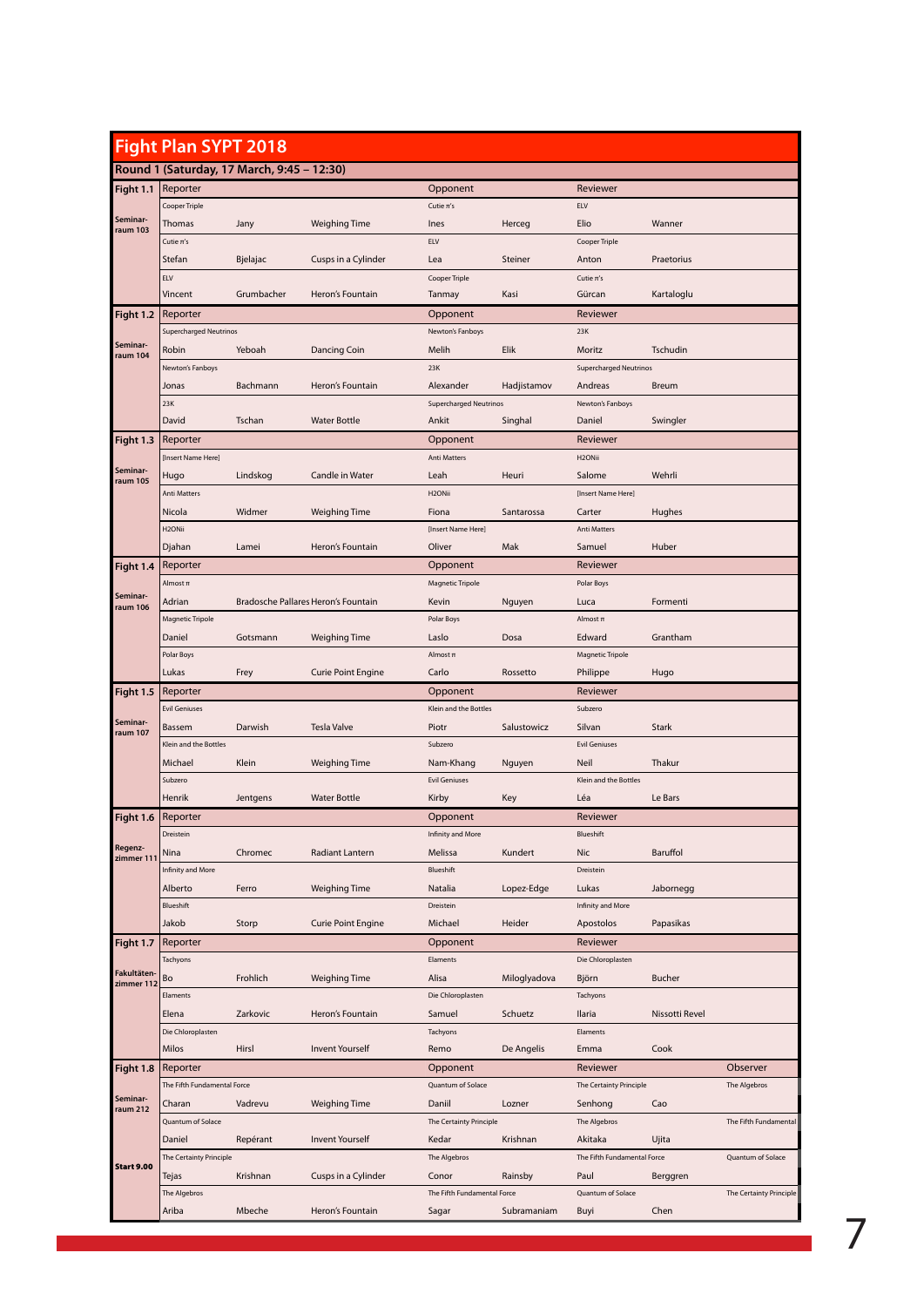|                                   | <b>Fight Plan SYPT 2018</b>   |                                             |                                |                                 |                                  |                                   |             |                       |
|-----------------------------------|-------------------------------|---------------------------------------------|--------------------------------|---------------------------------|----------------------------------|-----------------------------------|-------------|-----------------------|
|                                   |                               | Round 2 (Saturday, 17 March, 15:00 - 17:45) |                                |                                 |                                  |                                   |             |                       |
| Fight 2.1                         | Reporter                      |                                             |                                | Opponent                        |                                  | Reviewer                          |             |                       |
|                                   | Blueshift                     |                                             |                                | Polar Boys                      |                                  | The Fifth Fundamental Force       |             |                       |
| Seminar-<br>raum 103              | Nic                           | Baruffol                                    | Dancing Coin                   | Lukas                           | Frey                             | Sagar                             | Subramaniam |                       |
|                                   | Polar Boys                    |                                             |                                | The Fifth Fundamental Force     |                                  | Blueshift                         |             |                       |
|                                   | Luca                          | Formenti                                    | Candle in Water                | Charan                          | Vadrevu                          | Natalia                           | Lopez-Edge  |                       |
|                                   | The Fifth Fundamental Force   |                                             |                                | Blueshift                       |                                  | Polar Boys                        |             |                       |
|                                   | Paul                          | Berggren                                    | Tesla Valve                    | Jakob                           | Storp                            | Laslo                             | Dosa        |                       |
| Fight 2.2                         | Reporter                      |                                             |                                | Opponent                        |                                  | Reviewer                          |             |                       |
| Seminar-                          | Klein and the Bottles         |                                             |                                | H <sub>2</sub> ONii             |                                  | Cooper Triple                     |             |                       |
| raum 104                          | Piotr                         | Salustowicz                                 | <b>Acoustic Levitation</b>     | Salome                          | Wehrli                           | Thomas                            | Jany        |                       |
|                                   | H <sub>2</sub> ONii           |                                             |                                | Cooper Triple                   |                                  | Klein and the Bottles             |             |                       |
|                                   | Fiona                         | Santarossa                                  | <b>Invent Yourself</b>         | Anton<br>Klein and the Bottles  | Praetorius                       | Michael<br>H <sub>2</sub> ONii    | Klein       |                       |
|                                   | Cooper Triple<br>Tanmay       | Kasi                                        | Azimuthal-Radial Pendulum Léa  |                                 | Le Bars                          | Djahan                            | Lamei       |                       |
| Fight 2.3                         | Reporter                      |                                             |                                | Opponent                        |                                  | Reviewer                          |             |                       |
|                                   | Newton's Fanboys              |                                             |                                | Subzero                         |                                  | [Insert Name Here]                |             |                       |
| Seminar-                          | Daniel                        | Swingler                                    | <b>Ring Oiler</b>              | Henrik                          | Jentgens                         | Hugo                              | Lindskog    |                       |
| raum 105                          | Subzero                       |                                             |                                | [Insert Name Here]              |                                  | Newton's Fanboys                  |             |                       |
|                                   | Silvan                        | <b>Stark</b>                                | Weighing Time                  | Carter                          | Hughes                           | Melih                             | Elik        |                       |
|                                   | [Insert Name Here]            |                                             |                                | Newton's Fanboys                |                                  | Subzero                           |             |                       |
|                                   | Oliver                        | Mak                                         | <b>Curie Point Engine</b>      | Jonas                           | Bachmann                         | Nam-Khang                         | Nguyen      |                       |
| Fight 2.4                         | Reporter                      |                                             |                                | Opponent                        |                                  | Reviewer                          |             |                       |
|                                   | Quantum of Solace             |                                             |                                | Tachyons                        |                                  | Almost $\pi$                      |             |                       |
| Seminar-<br>raum 106              | Daniil                        | Lozner                                      | Heron's Fountain               | Ilaria                          | Nissotti Revel                   | Carlo                             | Rossetto    |                       |
|                                   | Tachyons                      |                                             |                                | $Almost \pi$                    |                                  | Quantum of Solace                 |             |                       |
|                                   | Remo                          | De Angelis                                  | Cusps in a Cylinder            | Adrian                          | <b>Bradosche Pallares Daniel</b> |                                   | Repérant    |                       |
|                                   | $Almost\pi$                   |                                             |                                | Quantum of Solace               |                                  | Tachyons                          |             |                       |
|                                   | Edward                        | Grantham                                    | Azimuthal-Radial Pendulum Buyi |                                 | Chen                             | Bo                                | Frohlich    |                       |
| Fight 2.5                         | Reporter                      |                                             |                                | Opponent                        |                                  | Reviewer                          |             |                       |
| Seminar-                          | Cutie $\pi$ 's<br>Ines        |                                             |                                | The Certainty Principle         |                                  | <b>Evil Geniuses</b>              |             |                       |
| raum 107                          |                               |                                             |                                |                                 |                                  |                                   |             |                       |
|                                   |                               | Herceg                                      | <b>Candle in Water</b>         | Senhong                         | Cao                              | Kirby<br>Cutie $\pi$ 's           | Key         |                       |
|                                   | The Certainty Principle       |                                             |                                | <b>Evil Geniuses</b>            |                                  |                                   |             |                       |
|                                   | Kedar<br><b>Evil Geniuses</b> | Krishnan                                    | Weighing Time                  | <b>Bassem</b><br>Cutie $\pi$ 's | Darwish                          | Stefan<br>The Certainty Principle | Bjelajac    |                       |
|                                   | Neil                          | Thakur                                      | <b>Curie Point Engine</b>      | Gürcan                          | Kartaloglu                       | Tejas                             | Krishnan    |                       |
|                                   |                               |                                             |                                | Opponent                        |                                  | Reviewer                          |             |                       |
|                                   | <b>Anti Matters</b>           |                                             |                                | Dreistein                       |                                  | 23K                               |             |                       |
| Regenz-                           | Leah                          | Heuri                                       | Heron's Fountain               | Lukas                           | Jabornegg                        | David                             | Tschan      |                       |
| Fight 2.6   Reporter<br>zimmer 11 | Dreistein                     |                                             |                                | 23K                             |                                  | <b>Anti Matters</b>               |             |                       |
|                                   | Michael                       | Heider                                      | <b>Ring Oiler</b>              | Moritz                          | Tschudin                         | Nicola                            | Widmer      |                       |
|                                   | 23K                           |                                             |                                | <b>Anti Matters</b>             |                                  | Dreistein                         |             |                       |
|                                   | Alexander                     | Hadjistamov                                 | <b>Tesla Valve</b>             | Samuel                          | Huber                            | Nina                              | Chromec     |                       |
| Fight 2.7                         | Reporter                      |                                             |                                | Opponent                        |                                  | Reviewer                          |             |                       |
|                                   | ELV                           |                                             |                                | The Algebros                    |                                  | Die Chloroplasten                 |             |                       |
| Fakultäten-<br>zimmer 112         | Elio                          | Wanner                                      | <b>Curie Point Engine</b>      | Akitaka                         | Ujita                            | Milos                             | Hirsl       |                       |
|                                   | The Algebros                  |                                             |                                | Die Chloroplasten               |                                  | ELV                               |             |                       |
|                                   | Conor                         | Rainsby                                     | <b>Weighing Time</b>           | Björn                           | Bucher                           | Lea                               | Steiner     |                       |
|                                   | Die Chloroplasten<br>Samuel   | Schuetz                                     |                                | ELV<br>Vincent                  | Grumbacher                       | The Algebros<br>Ariba             | Mbeche      |                       |
|                                   | Reporter                      |                                             | <b>Ring Oiler</b>              | Opponent                        |                                  | Reviewer                          |             | Observer              |
| Fight 2.8                         | <b>Supercharged Neutrinos</b> |                                             |                                | <b>Magnetic Tripole</b>         |                                  | Infinity and More                 |             | Elaments              |
| Seminar-                          | Andreas                       | <b>Breum</b>                                | <b>Acoustic Levitation</b>     | Daniel                          | Gotsmann                         | Alberto                           | Ferro       |                       |
| raum 212                          | Magnetic Tripole              |                                             |                                | Infinity and More               |                                  | Elaments                          |             | Supercharged Neutring |
|                                   | Philippe                      | Hugo                                        | Azimuthal-Radial Pendulum      | Apostolos                       | Papasikas                        | Elena                             | Zarkovic    |                       |
|                                   | Infinity and More             |                                             |                                | Elaments                        |                                  | <b>Supercharged Neutrinos</b>     |             | Magnetic Tripole      |
| <b>Start 14.30</b>                | Melissa                       | Kundert                                     | Heron's Fountain               | Emma                            | Cook                             | Ankit                             | Singhal     |                       |
|                                   | Elaments                      |                                             |                                | <b>Supercharged Neutrinos</b>   |                                  | <b>Magnetic Tripole</b>           |             | Infinity and More     |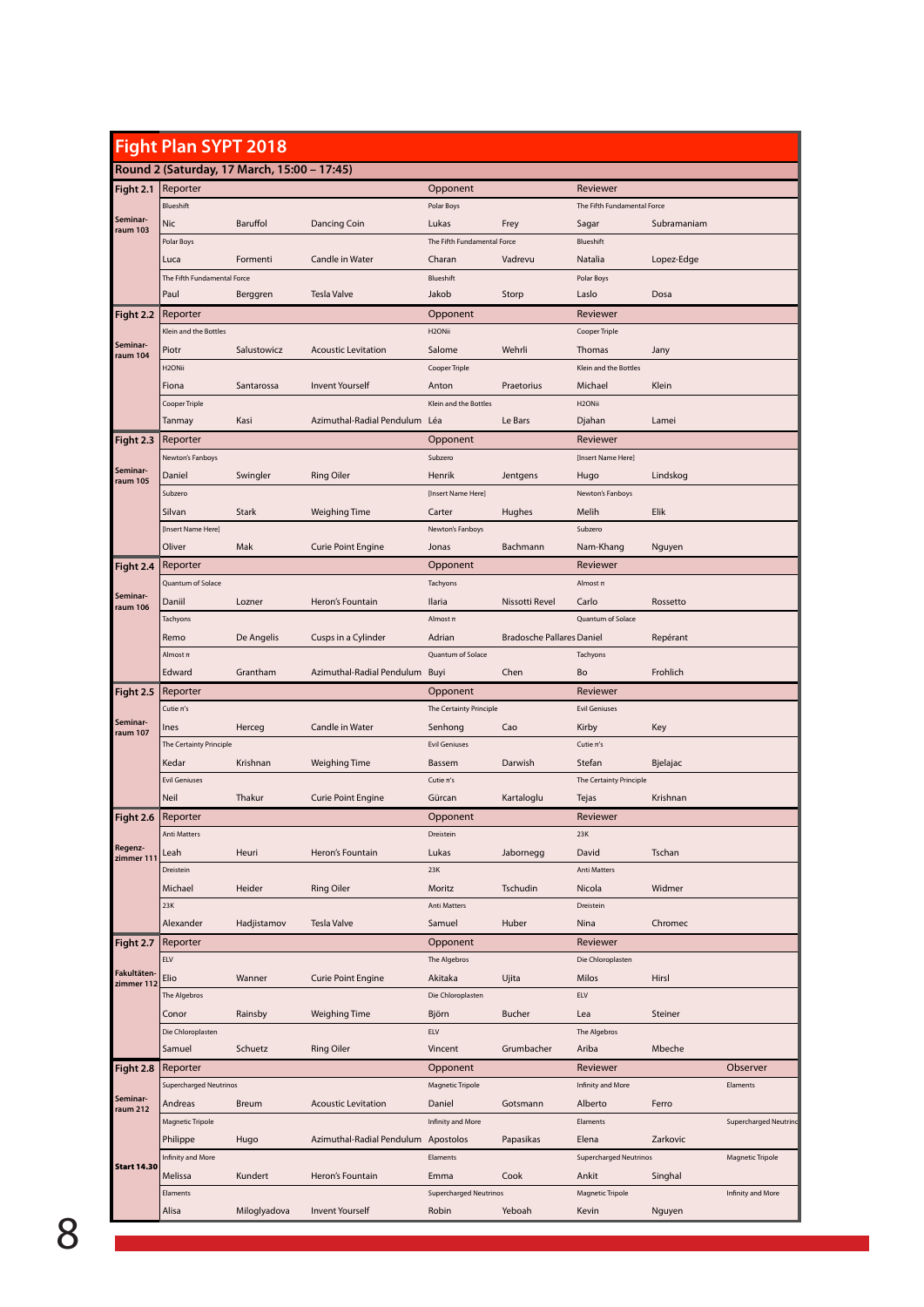|                      | <b>Fight Plan SYPT 2018</b>   |                                          |                            |                                         |              |                                 |                           |                      |
|----------------------|-------------------------------|------------------------------------------|----------------------------|-----------------------------------------|--------------|---------------------------------|---------------------------|----------------------|
|                      |                               | Round 3 (Sunday, 18 March, 9:00 - 11:45) |                            |                                         |              |                                 |                           |                      |
| Fight 3.1            | Reporter                      |                                          |                            | Opponent                                |              | Reviewer                        |                           |                      |
|                      | Infinity and More             |                                          |                            | [Insert Name Here]                      |              | ELV                             |                           |                      |
| Seminar-<br>raum 103 | Apostolos                     | Papasikas                                | Cusps in a Cylinder        | Hugo                                    | Lindskog     | Vincent                         | Grumbacher                |                      |
|                      | [Insert Name Here]            |                                          |                            | ELV                                     |              | Infinity and More               |                           |                      |
|                      | Carter                        | Hughes                                   | <b>Acoustic Levitation</b> | Elio                                    | Wanner       | Melissa                         | Kundert                   |                      |
|                      | ELV                           |                                          |                            | Infinity and More                       |              | [Insert Name Here]              |                           |                      |
|                      | Lea                           | Steiner                                  | <b>Tesla Valve</b>         | Alberto                                 | Ferro        | Oliver                          | Mak                       |                      |
| Fight 3.2            | Reporter                      |                                          |                            | Opponent                                |              | Reviewer                        |                           |                      |
| Seminar-             | 23K                           |                                          |                            | Almost $\pi$                            |              | Cutie $\pi$ 's                  |                           |                      |
| raum 104             | Moritz                        | Tschudin                                 | <b>Curie Point Engine</b>  | Edward                                  | Grantham     | Ines                            | Herceg                    |                      |
|                      | Almost $\pi$                  |                                          |                            | Cutie $\pi$ 's                          |              | 23K                             |                           |                      |
|                      | Carlo                         | Rossetto                                 | Tesla Valve                | Stefan                                  | Bjelajac     | Alexander                       | Hadjistamov               |                      |
|                      | Cutie $\pi$ 's                |                                          |                            | 23K                                     |              | Almost $\pi$                    |                           |                      |
|                      | Gürcan                        | Kartaloglu                               | <b>Conical Piles</b>       | David                                   | Tschan       | Adrian                          | <b>Bradosche Pallares</b> |                      |
| Fight 3.3            | Reporter                      |                                          |                            | Opponent<br>The Fifth Fundamental Force |              | Reviewer<br><b>Anti Matters</b> |                           |                      |
| Seminar-             | Subzero<br>Nam-Khang          |                                          | Heron's Fountain           | Paul                                    |              | Leah                            | Heuri                     |                      |
| raum 105             | The Fifth Fundamental Force   | Nguyen                                   |                            | <b>Anti Matters</b>                     | Berggren     | Subzero                         |                           |                      |
|                      | Sagar                         | Subramaniam                              | <b>Acoustic Levitation</b> | Nicola                                  | Widmer       | Henrik                          | Jentgens                  |                      |
|                      | <b>Anti Matters</b>           |                                          |                            | Subzero                                 |              | The Fifth Fundamental Force     |                           |                      |
|                      | Samuel                        | Huber                                    | Radiant Lantern            | Silvan                                  | <b>Stark</b> | Charan                          | Vadrevu                   |                      |
| Fight 3.4            | Reporter                      |                                          |                            | Opponent                                |              | Reviewer                        |                           |                      |
|                      | Die Chloroplasten             |                                          |                            | <b>Cooper Triple</b>                    |              | <b>Magnetic Tripole</b>         |                           |                      |
| Seminar-             | Björn                         | <b>Bucher</b>                            | <b>Curie Point Engine</b>  | Thomas                                  | Jany         | Daniel                          | Gotsmann                  |                      |
| raum 106             | <b>Cooper Triple</b>          |                                          |                            | <b>Magnetic Tripole</b>                 |              | Die Chloroplasten               |                           |                      |
|                      | Anton                         | Praetorius                               | Candle in Water            | Philippe                                | Hugo         | Samuel                          | Schuetz                   |                      |
|                      | <b>Magnetic Tripole</b>       |                                          |                            | Die Chloroplasten                       |              | Cooper Triple                   |                           |                      |
|                      | Kevin                         | Nguyen                                   | Radiant Lantern            | Milos                                   | Hirsl        | Tanmay                          | Kasi                      |                      |
| Fight 3.5            | Reporter                      |                                          |                            | Opponent                                |              | Reviewer                        |                           |                      |
|                      | Polar Boys                    |                                          |                            | <b>Supercharged Neutrinos</b>           |              | Klein and the Bottles           |                           |                      |
| Seminar-<br>raum 107 | Laslo                         | Dosa                                     | Dancing Coin               | Andreas                                 | <b>Breum</b> | Piotr                           | Salustowicz               |                      |
|                      | <b>Supercharged Neutrinos</b> |                                          |                            | Klein and the Bottles                   |              | Polar Boys                      |                           |                      |
|                      | Ankit                         | Singhal                                  | <b>Curie Point Engine</b>  | Michael                                 | Klein        | Lukas                           | Frey                      |                      |
|                      | Klein and the Bottles         |                                          |                            | Polar Boys                              |              | <b>Supercharged Neutrinos</b>   |                           |                      |
|                      | Léa                           | Le Bars                                  | <b>Colour of Powders</b>   | Luca                                    | Formenti     | Robin                           | Yeboah                    |                      |
| Fight 3.6 Reporter   |                               |                                          |                            | Opponent                                |              | Reviewer                        |                           |                      |
| Regenz-              | The Certainty Principle       |                                          |                            | Blueshift                               |              | Tachyons                        |                           |                      |
| zimmer 11            | Senhong                       | Cao                                      | <b>Acoustic Levitation</b> | <b>Nic</b>                              | Baruffol     | Remo                            | De Angelis                |                      |
|                      | Blueshift                     |                                          |                            | Tachyons                                |              | The Certainty Principle         |                           |                      |
|                      | Natalia<br>Tachyons           | Lopez-Edge                               | Cusps in a Cylinder        | Bo<br>The Certainty Principle           | Frohlich     | Kedar<br>Blueshift              | Krishnan                  |                      |
|                      |                               |                                          |                            |                                         |              |                                 |                           |                      |
| Fight 3.7            | Ilaria<br>Reporter            | Nissotti Revel                           | <b>Curie Point Engine</b>  | Tejas<br>Opponent                       | Krishnan     | Jakob<br>Reviewer               | Storp                     |                      |
|                      | The Algebros                  |                                          |                            | Quantum of Solace                       |              | Elaments                        |                           |                      |
| Fakultäten           | Akitaka                       | Ujita                                    | <b>Acoustic Levitation</b> | Daniel                                  | Repérant     | Alisa                           | Miloglyadova              |                      |
| zimmer 112           | Quantum of Solace             |                                          |                            | Elaments                                |              | The Algebros                    |                           |                      |
|                      | Buyi                          | Chen                                     | <b>Weighing Time</b>       | Elena                                   | Zarkovic     | Conor                           | Rainsby                   |                      |
|                      | Elaments                      |                                          |                            | The Algebros                            |              | Quantum of Solace               |                           |                      |
|                      | Emma                          | Cook                                     | Candle in Water            | Ariba                                   | Mbeche       | Daniil                          | Lozner                    |                      |
| Fight 3.8            | Reporter                      |                                          |                            | Opponent                                |              | Reviewer                        |                           | Observer             |
|                      | Newton's Fanboys              |                                          |                            | <b>Evil Geniuses</b>                    |              | H <sub>2</sub> ONii             |                           | Dreistein            |
| Seminar-<br>raum 212 | Melih                         | Elik                                     | <b>Acoustic Levitation</b> | Neil                                    | Thakur       | Fiona                           | Santarossa                |                      |
|                      | <b>Evil Geniuses</b>          |                                          |                            | H <sub>2</sub> ONii                     |              | Dreistein                       |                           | Newton's Fanboys     |
|                      | Kirby                         | Key                                      | Weighing Time              | Djahan                                  | Lamei        | Michael                         | Heider                    |                      |
| <b>Start 8.15</b>    | H <sub>2</sub> ONii           |                                          |                            | Dreistein                               |              | Newton's Fanboys                |                           | <b>Evil Geniuses</b> |
|                      | Salome                        | Wehrli                                   | <b>Curie Point Engine</b>  | Nina                                    | Chromec      | Jonas                           | Bachmann                  |                      |
|                      | Dreistein                     |                                          |                            | Newton's Fanboys                        |              | <b>Evil Geniuses</b>            |                           | H <sub>2</sub> ONii  |
|                      | Lukas                         | Jabornegg                                | Candle in Water            | Daniel                                  | Swingler     | Bassem                          | Darwish                   |                      |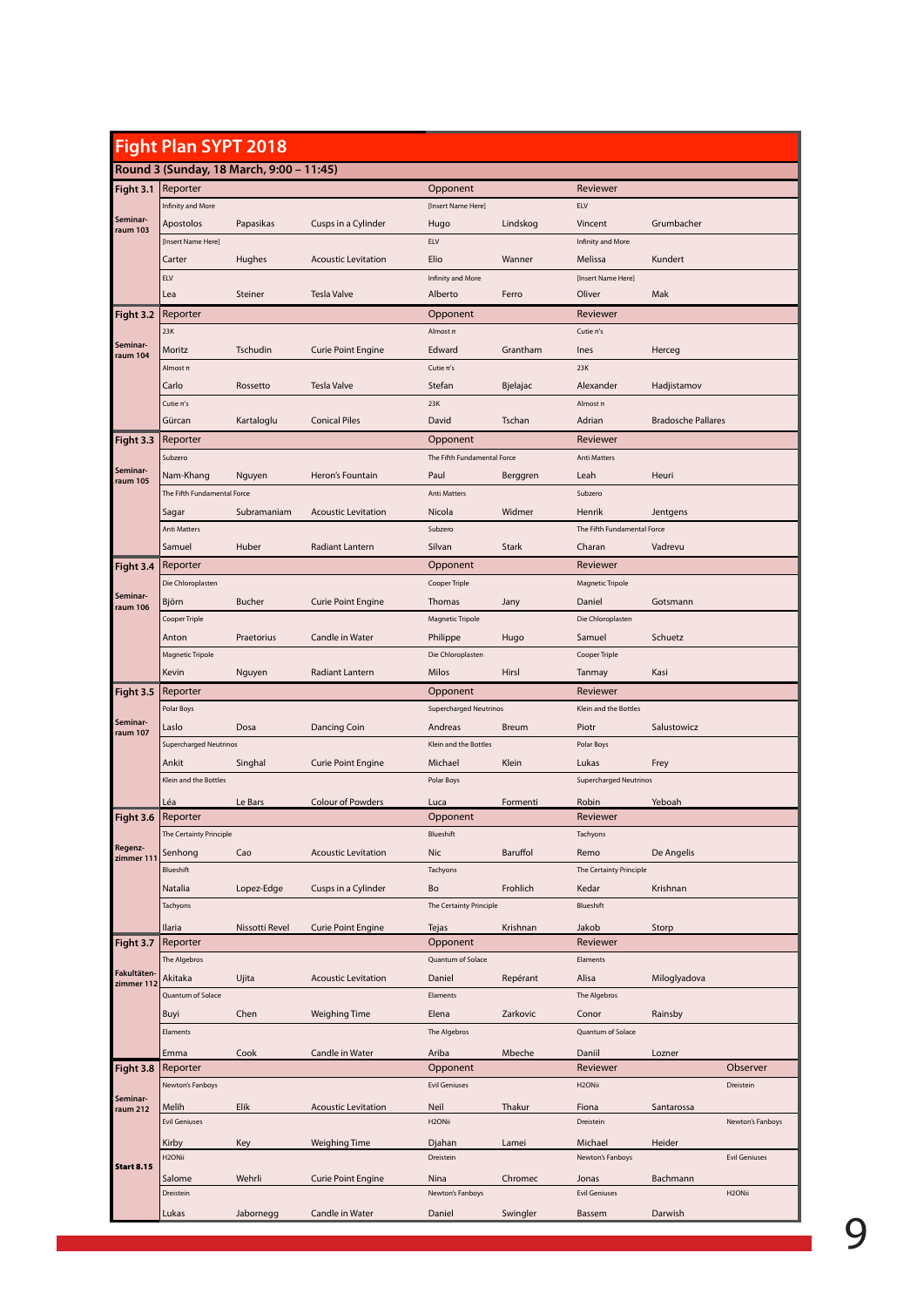#### *Where tomorrow's scientists meet.*

## **Regulations for the SYPT 2018**

#### **1. Swiss Young Physicists' Tournament**

The Swiss Young Physicists' Tournament (SYPT) is a physics competition for students in secondary school. Participants are challenged to prepare a theoretical and experimental solution to a complex problem and to present and defend their solution in a debate (Physics Fight) against the opposing team's scrutiny.

The SYPT takes place on two consecutive days (e.g. Saturday and Sunday) before the International Young Physicists' Tournament (IYPT) of the same year (i.e. usually between March and May). The tournament is organised by the association Pro IYPT-CH.

In order to facilitate preparation for students wishing to participate at the SYPT, Pro IYPT-CH organizes the SYPT Physics Week. The SYPT Physics Week is a week-long preparation course during which participants can conduct measurements and learn the basic skills required at the SYPT.

The problems for the SYPT are identical to the ones at the IYPT. However, due to organizational reasons, Pro IYPT-CH may offer preparation courses only to a selection of the problems during the SYPT Physics Week. The problems are published online on www.iypt.org and on www.sypt.ch at least four months before the SYPT.

#### **2. Website**

Important information (deadlines, problems, results, etc.) about the SYPT and the Swiss team at the IYPT are published on the SYPT website (www.sypt.ch).

#### **3. Preregistration and Application**

The deadline for registration is 31 December 2017. This date applies both for students wishing to participate at the SYPT and the SYPT Physics Week as well as for students who only wish to participate at the SYPT.

An application is only valid if the terms of participation arrive on time and with the respective signatures. The terms of participation can be found on www.sypt.ch.

There are two possible ways to apply. In any case the deadline mentioned above apply:

- School teams: Any secondary school (including international schools, private schools and others) in Switzerland can nominate one or several teams of three students. As an exception the organiser may allow teams of two or four students.
- Individual participants: The organiser will try to match students applying as individuals with other students to form teams of three students.

Each student in a team has to present the solution to a different problem.

#### **4. Fees**

The participation at the SYPT and SYPT physics week is free. The costs for train tickets (half-fare), food and, if necessary, accommodation are covered by the organiser and/or the host in accordance with the "Spesenreglement" of Pro IYPT-CH. Pro IYPT-CH has a limited budget for experimental equipment. Please contact the president in due time if you would like to benefit from financial support. The exact procedure is defined by the "Beschaffungsreglement" of Pro IYPT-CH.

#### **5. Preparation**

Pro IYPT-CH seeks the support of universities and research institutes (e.g. ETH, Empa, etc.) in order to allow the students to use adequate experimental equipment where the schools cannot provide this or to get in contact with experts in the respective field. In addition, Pro IYPT-CH organizes the SYPT Physics Week during which students receive coaching and can prepare for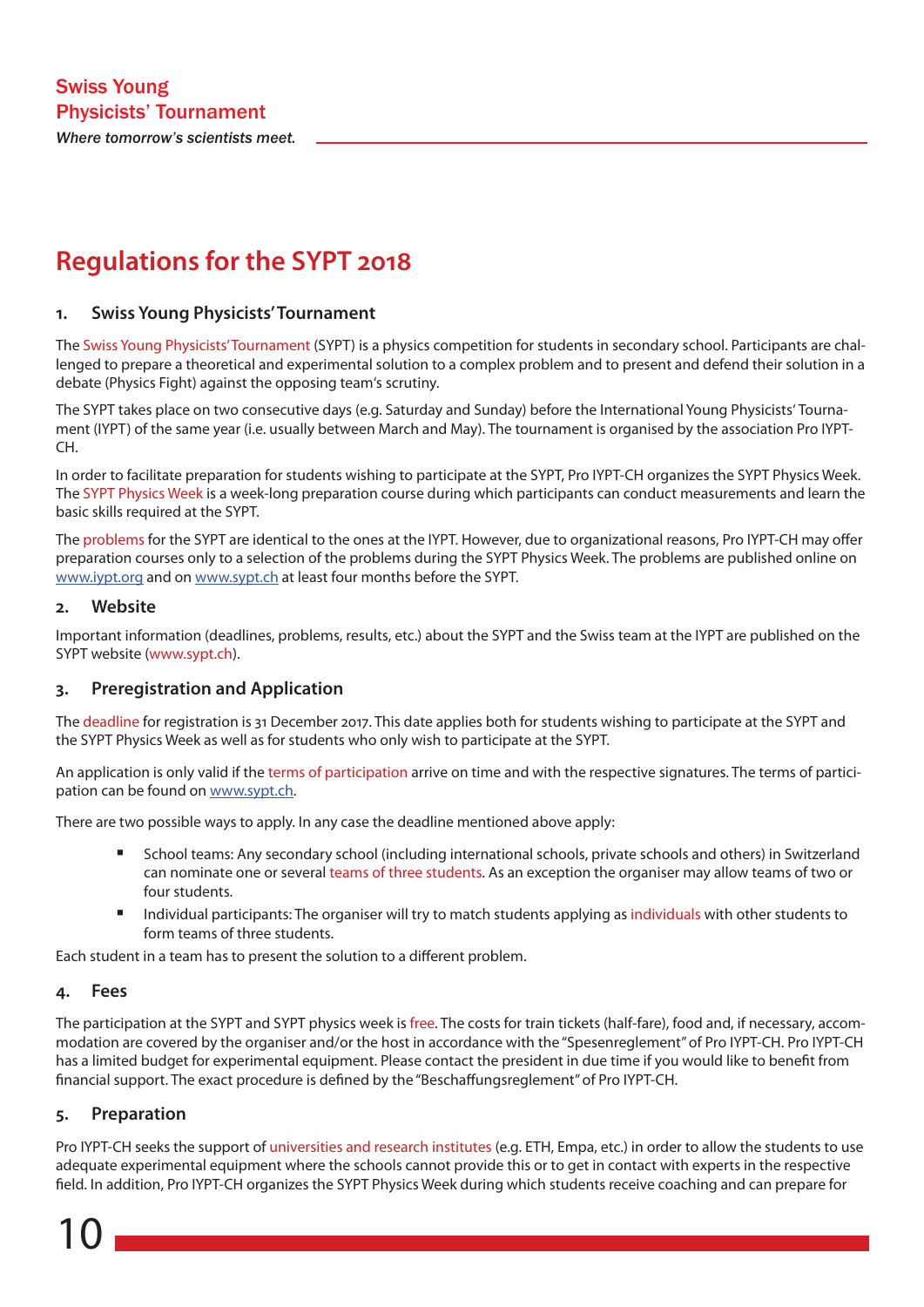the tournament.

#### **6. Fight Plan**

All teams participate in three rounds of preliminary Physics Fights. The fight plan is published two weeks before the start of the SYPT. Each student in a team takes the role of Reporter, Opponent and Reviewer exactly once. The Physics Fights are in English. In justified cases the organiser may allow exceptions.

#### **7. Physics Fight regulations**

#### **7.1. Stages and Time Schedule**

At the start of a round the jury members and the teams briefly introduce themselves.

A Physics Fight with three teams is divided into three stages. In each stage the roles of the Reporter, Opponent and Reviewer are assigned according to the table below. If there are teams with more or less than three students or Physics Fights with more or less than three teams, similar schemes apply.

| <b>Physics Fight with three teams</b> |     |     |     |  |  |  |  |
|---------------------------------------|-----|-----|-----|--|--|--|--|
| <b>Stage</b>                          |     | 2   | 3   |  |  |  |  |
| Team 1                                | Rep | Rev | Opp |  |  |  |  |
| Team <sub>2</sub>                     | Opp | Rep | Rev |  |  |  |  |
| Team 3                                | Rev | Opp | Rep |  |  |  |  |

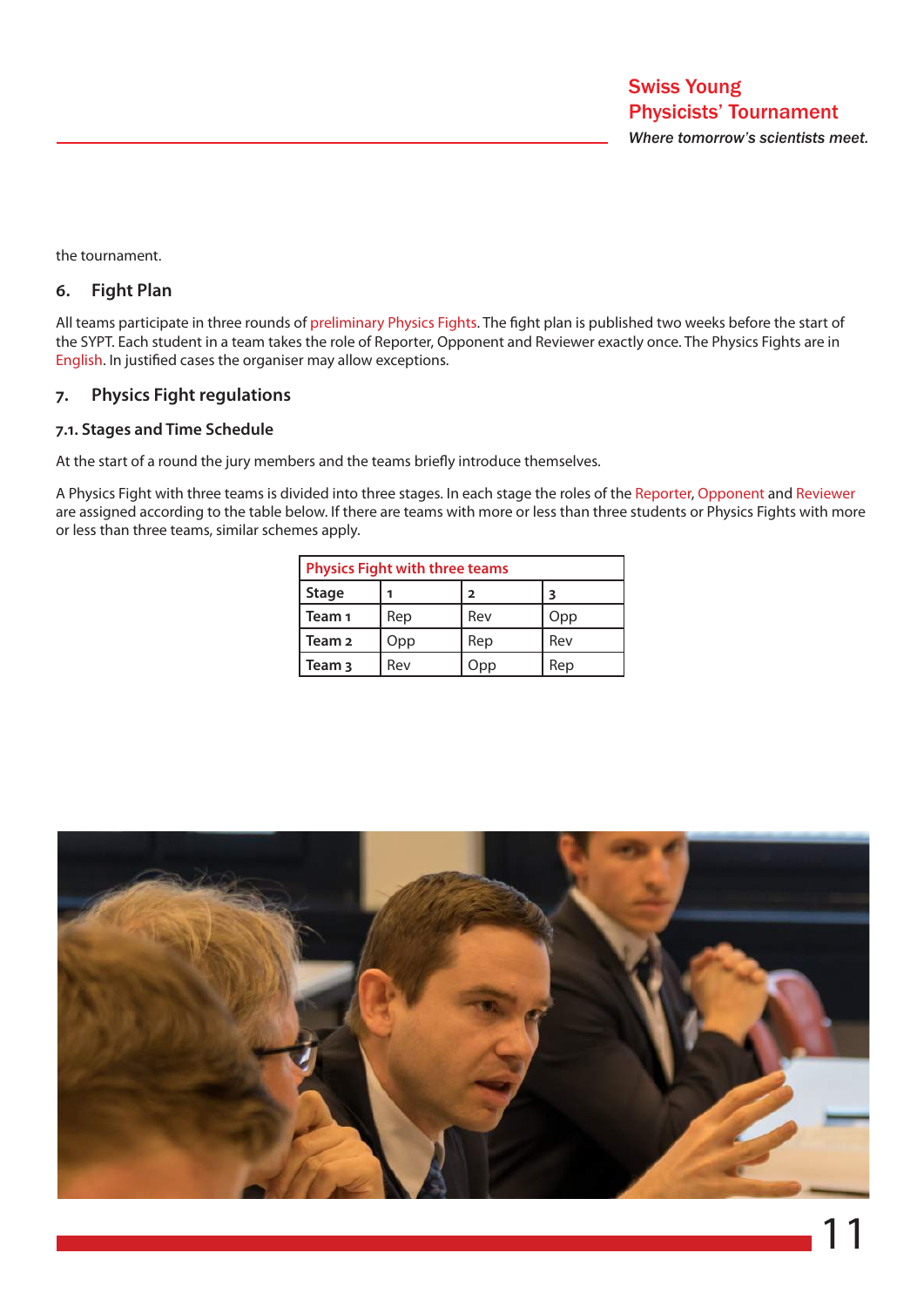The tasks for the three students actively involved in a fight are as follows:

- The Reporter presents his/her solution for the selected problem. The solution is expected to cover at least an important aspect of the problem with a theoretical model and experimental results verifying this model. The solution should be understandable for a secondary school student.
- The Opponent asks clarifying and critical questions and points out possible shortcomings and mistakes in the solution presented by the Reporter. He/She shows the presentation's strengths and weaknesses. The discussion has to be based on the solution presented by the Reporter (not on the Opponent's). A good Opponent should lead the discussion in a way that both participants can learn something new.
- The Reviewer comments on the performances of both Reporter and Opponent.

The Physics Fight follows a strict timetable (see table below). After the time reserved for a phase has been used up no new thought may be added. If the preparation time is exceeded, the time for the next phase is shortened accordingly.

| <b>Phase</b>                                                                         | Time (total 45') |
|--------------------------------------------------------------------------------------|------------------|
| Presentation of the Reporter                                                         | 12 <sup>′</sup>  |
| Clarifying questions of the Opponent to the Reporter                                 | $2^{t}$          |
| Preparation of the Opponent                                                          | 3 <sup>′</sup>   |
| Review of the presentation (maximum 5') and discussion between Opponent and Reporter | 11'              |
| Summary of the discussion by the Opponent                                            | 1'               |
| Questions of the Reviewer to the Reporter and the Opponent                           | 3'               |
| Preparation of the Reviewer                                                          | $2^{t}$          |
| Review of the performances of the Reporter and the Opponent by the Reviewer          | 4 <sup>′</sup>   |
| Concluding remarks of the Reporter                                                   | 2 <sup>1</sup>   |
| Questions of the jury to all three teams                                             | 5'               |

#### **7.2. Team work and aids**

During a Physics Fight the team members are allowed to communicate with each other. Support from outside the team (e.g. from their physics teacher) is strictly forbidden. The use of internet during a fight is strictly forbidden.

During each stage of a Physics Fight there is only one active participant per team. The other team members are allowed to help with short comments or give technical support).

#### **8. Jury**

The Jury is organised by Pro IYPT-CH. There are at least three jurors in each Physics Fight of which one acts as chairperson and ensures that the SYPT regulations are obeyed

At the end of each stage the jury assesses the performances and every juror shows marks from 1 to 10 for each of the teams involved in the stage. The score for a team corresponds to the weighted average (highest and lowest mark with 50 %, all others with 100 %) multiplied by 3 (Reporter), 2 (Opponent) and 1 (Reviewer).

#### **9. Ranking**

The grades of each fight are used to make a team and an individual ranking. Both rankings will be published.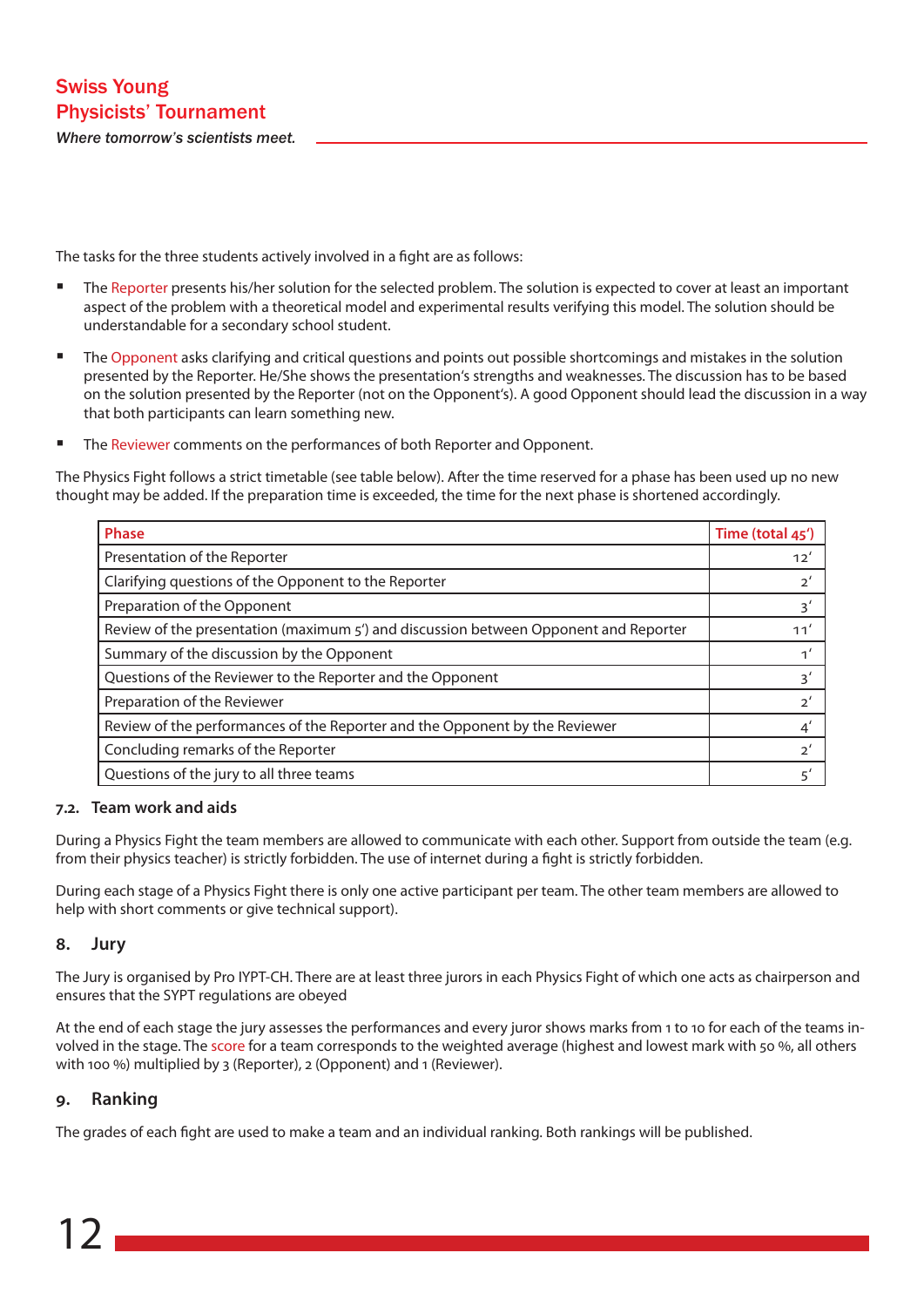#### **10. Final Fight**

The three teams with the highest total score after three rounds qualify for the Final Fight. In case of two teams in third place with the same total score the more balanced individual scores are preferred. In the Final Fight the third team after three rounds presents first, the first team last.

Within thirty minutes after announcing the participants of the Final Fight, the teams notify the organiser of their favourite problem. If two teams intend to present the same problem, the better-placed team has higher priority. The accepted problems are announced immediately.

The Final Fight follows the same regulations as the normal Physics Fights. Each team member has to be on stage in at least one role. In a team of two the reporter may be on stage only once.

#### **11. Team Qualification**

The organiser (in cooperation with the jury) invites up to nine (in exceptional cases ten) participants (SYPT champion and up to six or seven more) for the team qualification where the Swiss team for the IYPT is selected.

Only participants in the individual ranking (see point 12) are eligible to participate at the team qualification.

#### **12. Absence of a team member**

In case one or more team members are unexpectedly unable to attend a Physics Fight, the team must inform the organizers immediately.

The team is expected to perform the roles of the missing team members. The grades the remaining team members receive in these stages count as follows:

- The grades in the opposition count 25% and the grades in the review count 50% for the team ranking. The grades in the report do not count for the team ranking.
- The other fractions (75% opposition, 50% review) are made up out of the average grades the present team members received in their originally planned stage. The weighted average of these marks is then counted as the final grade for the team ranking.
- The grades in these stages do not influence the individual ranking.

In case a team is reduced to only one team member, the remaining team member may find one additional helper who is eligible to participate at the SYPT and is not active in another fight. The helper is not allowed to take a role on stage. The organizers then must be informed immediately.

A participant must perform at least one report and one opposition in the three preliminary physics fights in order to be ranked in the individual ranking.

#### **13. Disciplinary action and Violations of Regulations**

Participants or teams that violate the SYPT regulations can be sanctioned by a point deduction of up to 10 points per participant or disqualification.

All participants must behave in an appropriate manner. Unfair behaviour can lead to point deduction of up to 10 points per participant or disqualification.

The final decision on any possible sanctions is taken by Pro IYPT-CH.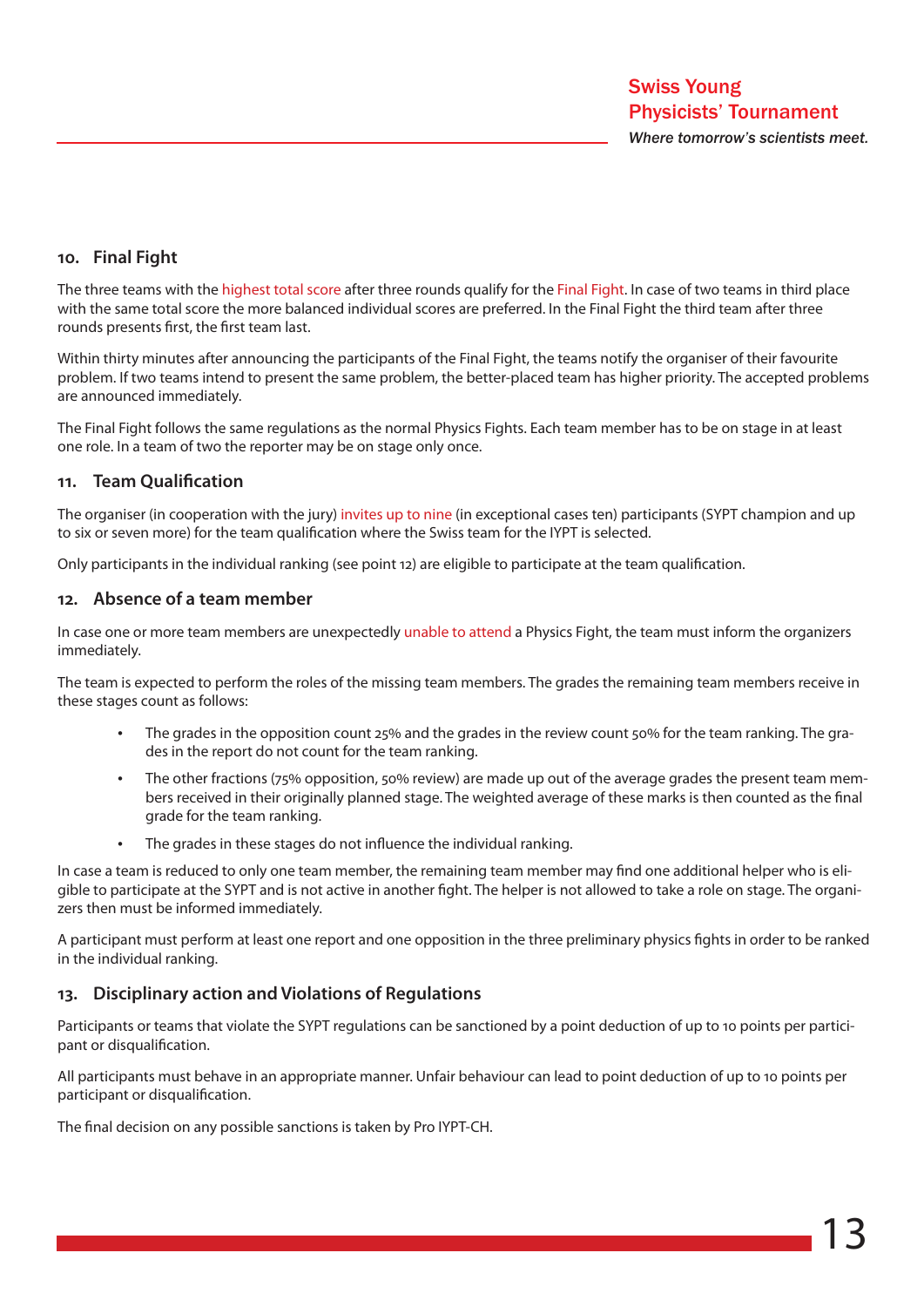*Where tomorrow's scientists meet.*

#### **14. Appeal**

In case one or several participant or juror feels an action or behaviour of an individual or group does not comply with the SYPT regulations, he or she may choose to report this. The procedure is as follows:

#### For incidents not concerning grading:

- For incidents occurring during a Physics Fight: The incident must first be reported to the chair of the jury. In case the matter cannot be resolved, the incident may be reported to the organizers. Pro IYPT-CH will decide on further actions or consequences.
- For other incidents: The incident must be reported to the organizers. Pro IYPT-CH will decide on further actions or consequences.

#### For incidents concerning grading:

The incident must be reported to the organizers no later than one hour after the respective fight round has finished. The report must include a justification why the grading should be reconsidered. Pro IYPT-CH will then make a final decision. Pro IYPT-CH will in any case justify its decision towards the involved parties.

Note: A retrospective change of a grade or its weighting will only be considered in extreme cases. Due to organisational reasons any change of grades will only influence the individual ranking.

#### **15. Responsibilities**

The regulations have been approved by the association Pro IYPT-CH.

Zurich, 14/12/2016

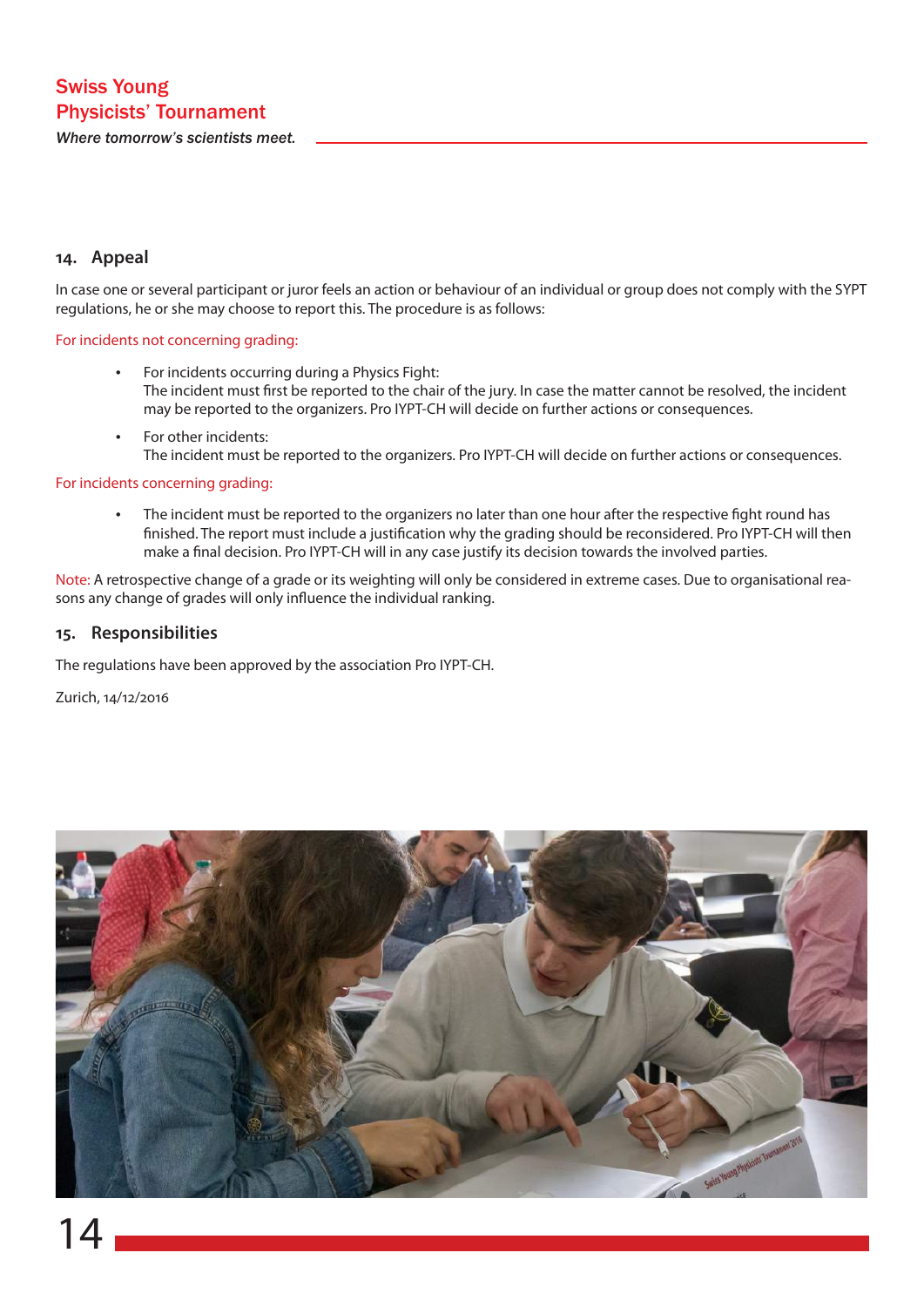## **Ranking, Team Qualification and Awards**

In addition to the team ranking, a ranking of the scores of all participants (individual ranking) is published. The latter is based on the weighted sum of all individual scores in the first three rounds.

The team with the highest score in the Final Fight wins the SYPT Team Competition.

Nine participants qualify for the IYPT team qualification. They are selected by Pro IYPT-CH (in cooperation with the jury) based on their skills shown during the physics fights. Students participating in the team qualification have to prepare a second problem and participate in the team qualification event (MNG Rämibühl Zürich, 16/17 April).

All participants receive a certificate confirming their successful participation at the SYPT, and a small gift. The final teams and up to five additional teams will be awarded with medals and attractive prices.

Rankings are published on www.sypt.ch.

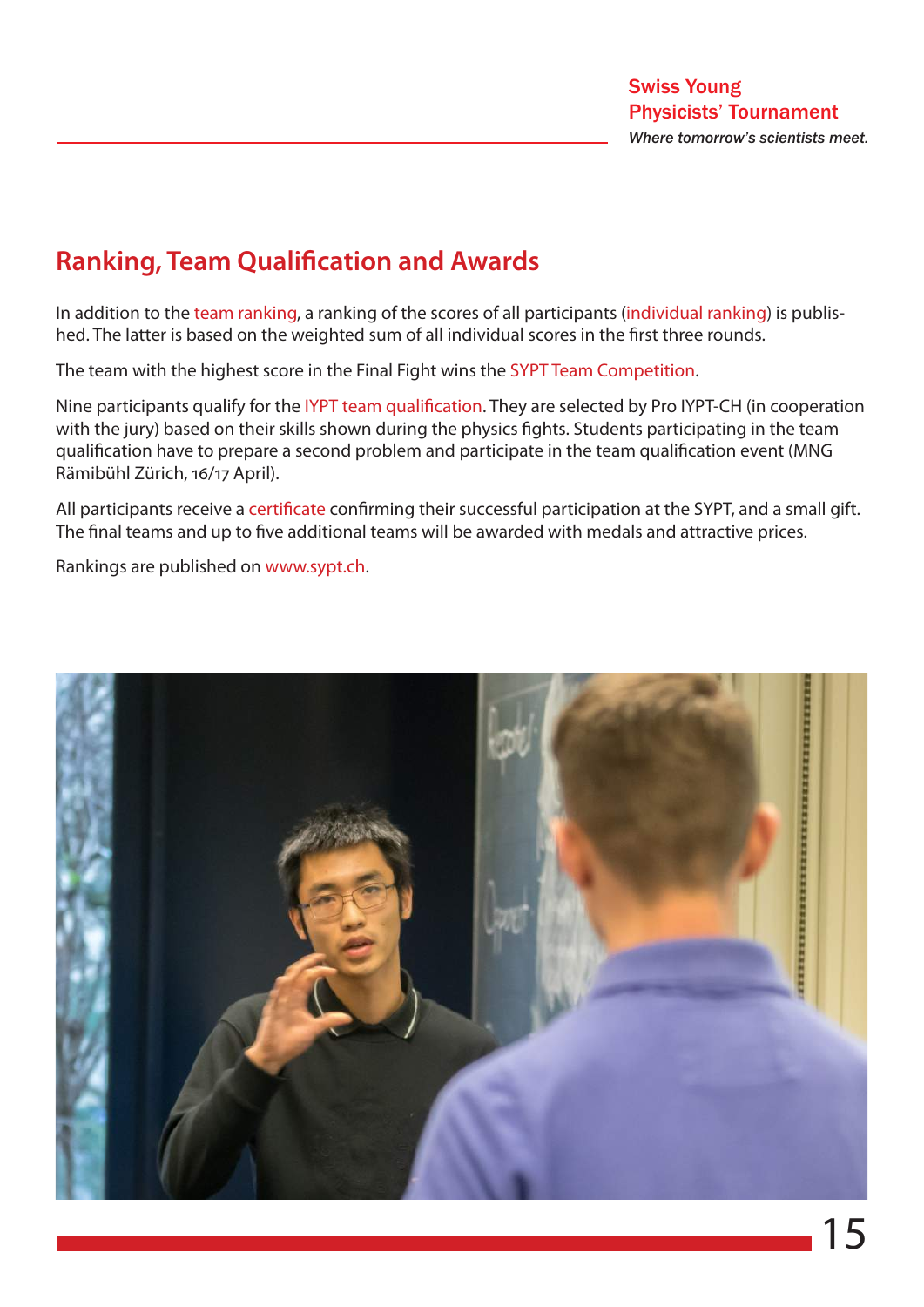## **Marking guidelines**

#### **Presentation:**

- Structure (balanced theoretical and experimental parts, focus on relevant results)
- Comprehensibility (adequate level, good visuals, clear statements)
- Completeness (greater context of problem, theoretical prediction for relevant aspect, comparison with own measurements, questions in task answered, bibliography)
- Correct physics (valid approach, correct formal solutions, consistent notation, units)
- Diagrams (correct axis labels, error bars, justified fit functions, fit parameters with correct units)
- Errors (reasonable error estimates, properly rounded results, comparison with theoretical predictions and/or literature)
- Layout (appealing and consistent design, titles, captions for figures and table, formulae set with formula editor)

#### **Discussion :**

- Analytical skills (grasp strengths and weaknesses, reaction to new ideas)
- Understanding of physics (broad and deep knowledge base, quickly grasps new concepts)
- Politeness (objective feedback, polite and calm discussion)

#### **Personal skills:**

- Language (understandable English, clear pronounciation, vivid speech, convincing body language)
- Teamwork (shares and explains own results, helps team with own skills, persuasive and motivating personality)
- Reaction to critique (can accept critique and reacts in a positive way)